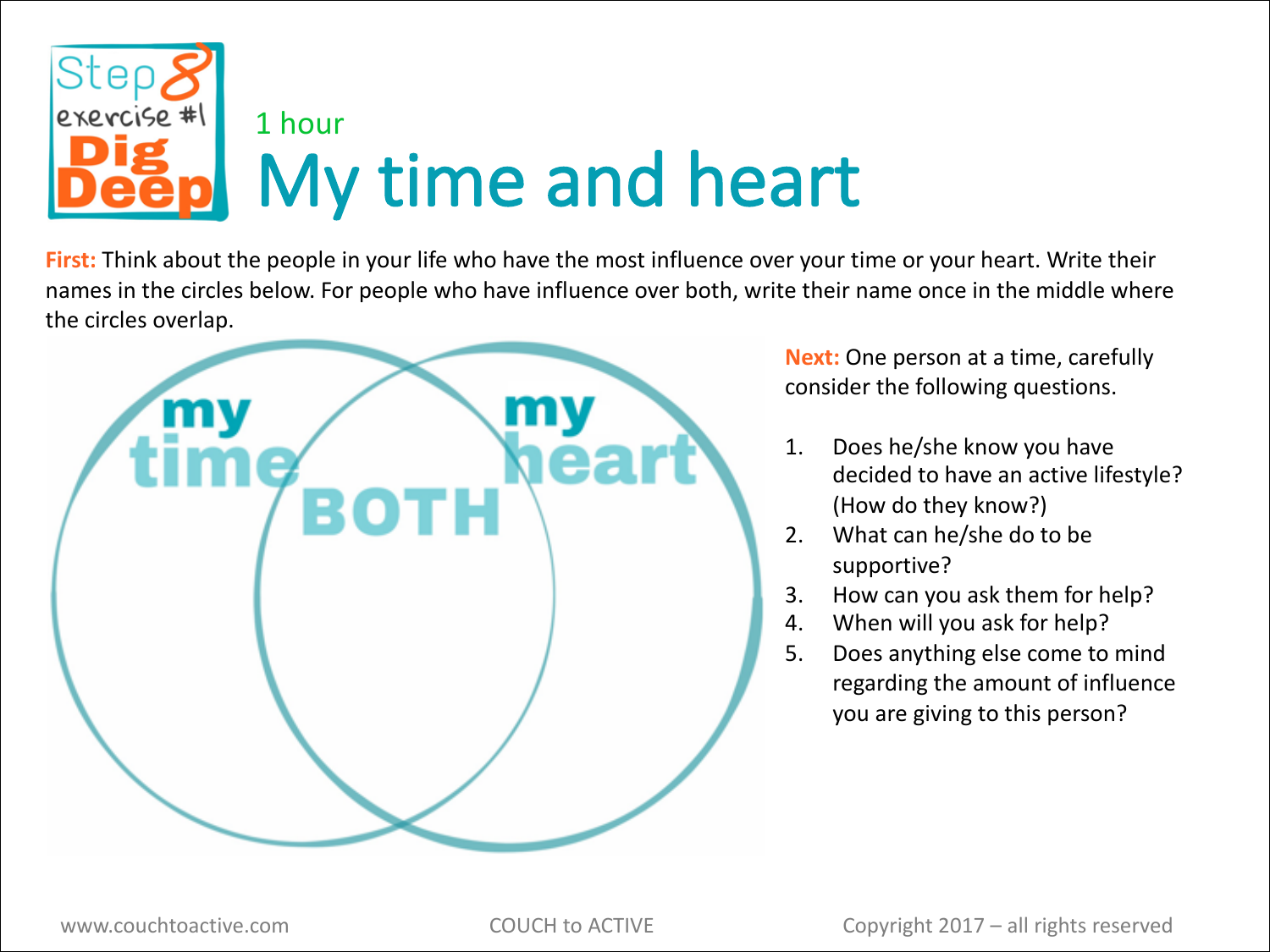

When people make a big change in their life, it can be surprising to us. It can be especially surprising to those closest to that person. This is exactly what you're doing. It's normal. What is also surprising is how incredibly slow it takes for anybody to notice. Take a look at the diagram below. The people you listed in exercise #1 are accustomed what has been normal for you. Be it good or bad, they have a circle of reference in their minds of who you are and they haven't fully realized you are making a lasting and permanent change.

You're going to need to be patient and live your new active lifestyle for months, possibly even a full year before your circle of people will come around.



new

**One person at a time, carefully consider these questions using the same people from exercise #1.** 

- 1. What changes will he/she see in your daily actions?
- 2. What can you do or say that will help him/her feel comfortable in supporting this positive change?
- 3. If he/she is mostly sedentary, how can you ensure you don't become judgmental of their sedentary life?